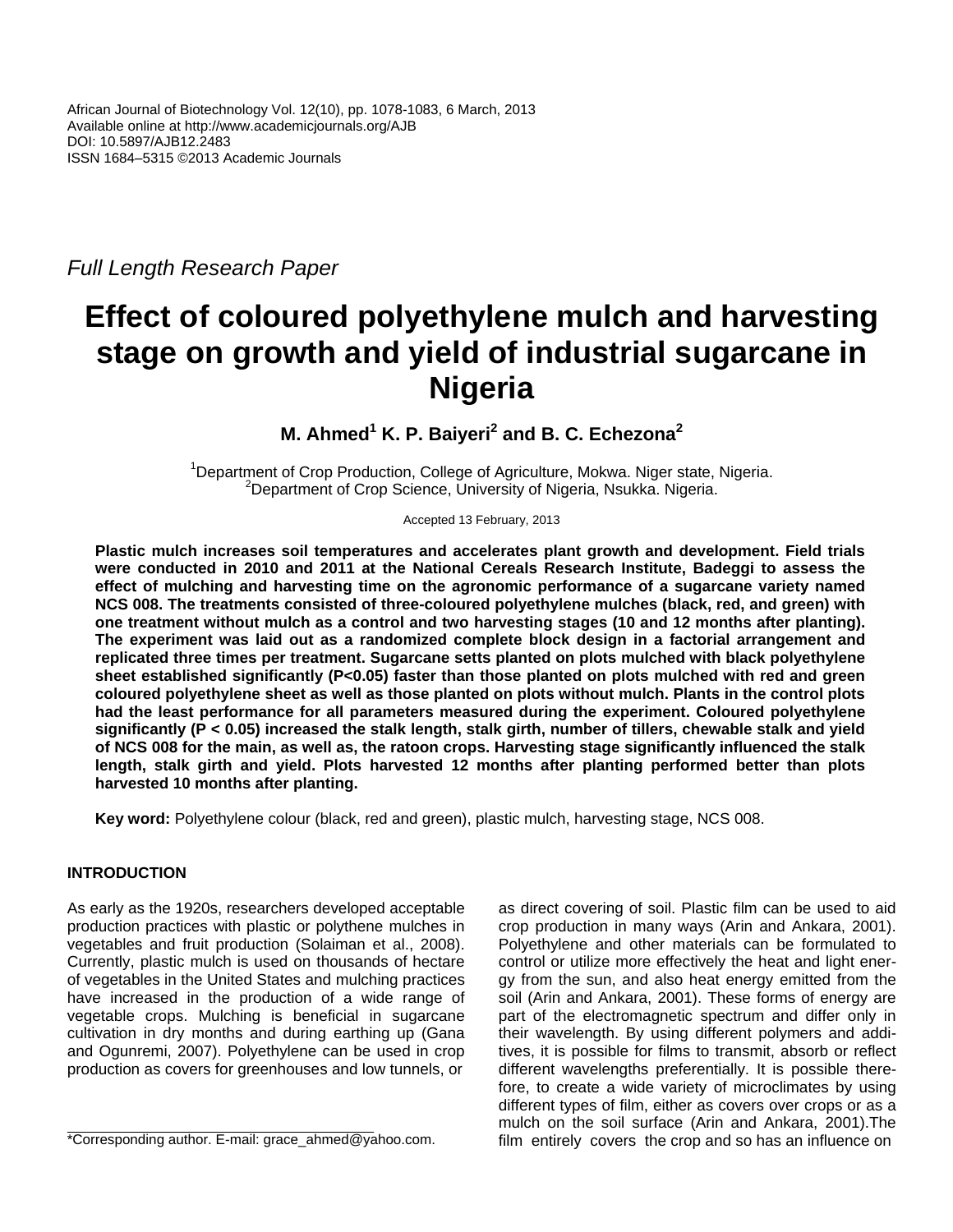the total plant environment. The ideal properties of the films used for these very different growing systems in temperate regions are essentially the same (Gilby, 1990a). Polyethylene increased the yields of a number of crops and extended the growing period (Hancock, 1988).

Plastic covers raise soil and air temperatures compared to those in the open field, and protect crops from rain, hail, snow and wind. In addition to promoting earlier crops and providing protection against insect pests, they have other advantages including improvements in seed bed conditions, seed germination, higher yields and improved crop quality (Antill, 1988). Initially, plastic covers were used mainly by small-scale growers, but with improved mechanical methods of laying and lifting the film; their use is extending to large open fields. Developments in plastic technology have led to the availability of a greater variety of mulching materials (Gilby 1990a). In addition, plastic mulches have the advantage, in many situations, of retaining moisture in the soil. Plastic mulches mainly influence soil conditions and have a relatively small effect on the atmospheric environment of the crop. According to Antill (1988), polythene colour used for mulching should have the following requirements: visible light should be reflected back towards the crop by the film and so aid photosynthesis and the surface temperature of the mulch should not rise so high as to cause crop injury. Clear polyethylene film (15 to 50 microns) is used in Europe to warm up soil in early spring and enhance seed germination. This practice is most popular in the Mediterranean countries, but is gaining popularity in north-western Europe now that the process of laying plastic has been completely mechanized.

Further improvements are expected in combining mechanical laying of plastic mulch with other operations such as seeding, planting and the placing or irrigation pipes (Anonymous, 1990). Use of clear polythene and plastic present the potential advantage of soil solarisation (Schlesselma et al., 1985). Gana and Ogunremi (2007) observed that polythene mulches increased soil moisture and controlled weeds. Clear film is used to increase soil temperatures in temperate and Mediterranean countries whereas; black/white film with the white side uppermost may be useful in tropical countries to mitigate the effects of high soil temperatures. At the same time, weed growth would be suppressed and the exposed surface of the white film would remain relatively cool. Experiments are in progress in Britain with blue `thermic' mulching film. This reflects photosynthetically active light at the blue end of the spectrum which is believed to be beneficial for strawberry (Gilby, 1990a). Mulching soil surface with plastic shows positive effects on weed control, prevents soil drying and crusting, preserves soil moisture by preventing evaporation from surface, enhances soil vitality and increases uptake of nutrients by plants (Splittoesser,

1990).

### **MATERIALS AND METHODS**

The experiment was conducted at the upland sugarcane experimental field of the National Cereals Research Institute Farm, Badeggi (latitude 9° 45' N, longitude 6° 07' E) in the Southern Guinea savanna ecological zone of Nigeria in 2010 to 2012 during the wet and dry seasons. The soil at the site of the trial has been classified as ultisol and sandy loam in texture with a bulk density of 1.459 m<sup>-1</sup> (Ayotade and Fagade, 1993). The site has an average annual rainfall of 1124 mm and mean temperature ranging between 23 and 33°C. The industrial sugarcane variety NCS-008 was developed at the National Cereals Research Institute (NCRI), Badeggi and released in 2006. It has erect stools at maturity and exhibits a heavy stooling habit. It has an early maturing (9-11 months) and high yielding (on average 60 t/ha) characteristics. It is moderately resistant to smut and strives well in different soil types. The variety is also tolerant to stem borers and termites, tillers heavily and has good ratooning capacity.

#### **Treatments, experimental design and plot size**

The treatments consisted of three-coloured polyethylene mulches (black, red , and green) with 100 μm gauge thickness, one control unit without mulching, and two harvesting stages (10 months after planting and 12 months after planting). The treatment combinations therefore comprised the following:  $T_1$  = Control + harvesting at 10 months,  $T_2$  = control + harvesting at 12 months,  $T_3$  = black colour + harvesting at 10 months,  $T_4$  = Black colour + harvesting at 12 months,  $T_5$  = red colour + harvesting at 10 months,  $T_6$ =red colour + harvesting at 12 months,  $T_7$ =green colour + harvesting at 10 months and  $T_8$ =green colour + harvesting at 12 months.

The experiment was laid out as a randomized complete block design and replicated four times per treatment. Each plot had the gross size of 2 m<sup>2</sup> (1  $\times$  2 m) accommodating 4 rows of sugarcane setts and had a net plot size of 1  $\times$  2 m (2 m<sup>2</sup>). The distances between adjacent plots and blocks were 1.0 m each. Three setts of sugarcane were used per row at an inter row spacing of 1.0 m and intra row of 0.5 m. The total number of plots per replication was 8 giving a grand total of 32 plots. The total land area was 385  $m^2$ . Three setts of sugarcane were planted per row during the experiment. Ratoon for this experiment was observed during the next cropping season of 2011. Parameters assessed included establishment count, number of tillers per plant, stalk length (cm), stalk girth (cm), and number of chewable stalk and yield  $(t \text{ ha}^{-1})$ . All data collected were subjected to analysis of variance (ANOVA) to test treatment effects for significance using GENSTAT edition 11.3 statistical software package. The means were compared using F-LSD.

# **RESULTS AND DISCUSSION**

Compared to plants grown in the unmulched (control) plots, plants mulched with polyethylene sheets had significantly lower establishment count for both the main and the ratoon crops. This may be attributed to the phenomenon that mulching conserves moisture, regulates extreme temperatures, and controls weeds thereby enhancing the survival and establishment of setts. The physio-chemical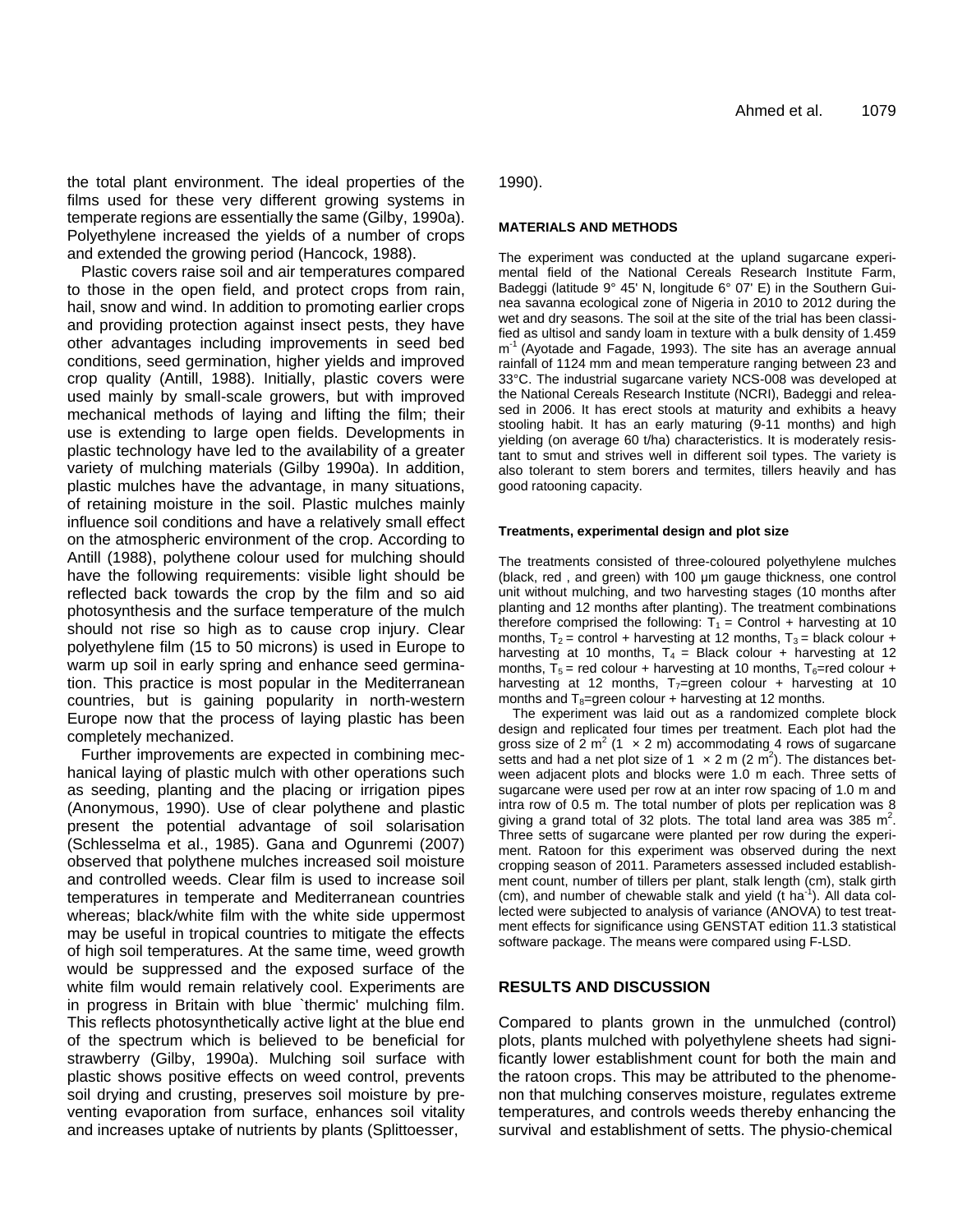| Soil property                                 | 0-25 cm depth   |
|-----------------------------------------------|-----------------|
| <b>Physical properties</b>                    |                 |
| Sand (%)                                      | 63.52           |
| Silt (%)                                      | 6.48            |
| Clay $(\%)$                                   | 30.56           |
| Textural class                                | Sandy clay loam |
| <b>Chemical properties</b>                    |                 |
| pH in water                                   | 5.8             |
| Organic carbon (%)                            | 1.26            |
| Organic matter (%)                            | 2.17            |
| Total nitrogen (%)                            | 0.06            |
| Available phosphorus (ppm)                    | 0.14            |
| Exchangeable cation (C mol/kg <sup>-1</sup> ) |                 |
| κ                                             | 0.15            |
| Mg                                            | 14.47           |
| Ca                                            | 13.52           |
| Na                                            | 0.70            |
| CEC                                           | 28.88           |

**Table 1.** Physio-chemical characteristics of soil taken from experimental site before the establishment of the trial.

characteristics of soil and soil temperature (°C) under different polythene treatment are presented in Tables 1 and 2 respectively. This result corroborated with Gutal et al. (1992) observed that the use of plastic mulches in agriculture helps to increases the production per unit area for all types of crops, coloured polyethylene mulch films increase soil temperature by 5 to 7°C, facilitating faster germination and better root proliferation while checking weed growth, preserving the soil structure and retaining soil moisture.

However, plastic mulch colour did not significantly influence the establishment count of the main crop but significantly (P<0.05) influenced the establishment count of the ratoon crop. Black and green colours resulted in the same mean value of 40.10% for the establishment of the main crop. However, mulching with the black-coloured polyethylene resulted in significantly higher establishment of the ratoon crop than mulching with the red and green polyethylene mulches. This may be attributed to less transpiration; soil been warmed up and increase in the availability of irrigated water. According to Lippert et al. (1994) who reported that black plastic mulch established plant faster and better because, it helps in warming up the soil and eliminating weeds, it reflects beneficial spectra of light back on to the plants.

Harvesting stage did not significantly affect the establishment of the main crop (Table 3).

Polyethylene mulch and harvesting stage did not inte-

ract to influences the establishment count of the main crop, but interacted to significantly influence the establishment count of the ratoon crop. Mulching with black polyethylene and harvesting 10 months after planting resulted in the highest establishment of the sugarcane sett (Table 3). This may be ascribed to the duration of time that the crops were on the field. Stalk length was significantly influenced by mulch colour both for the main and the ratoon crop. However, mulch colour interacted with harvesting stage to influence stalk length of the ratoon crop. The longest cane stalk for the main crop was recorded in response to mulching with black polyethylene, closely followed by the green one. The shortest cane stalk of the main crop was recorded for the control treatment. The longest cane stalk for the ratoon crop was recorded for plants mulched with black polyethylene and harvested 12 months after planting. The shortest cane stalk for the ratoon crop was recorded for unmulched plants which were harvested 10 days after planting.

Colour significantly increased the stalk length of sugarcane plant for plant and ratoon crops (Table 3). Black colour had the longest stalk length at harvest, hence black polyethylene mulch is significantly longer in stalk height than green, red and control. Control had the least stalk length. Ratoon crops stalk length is shorter than plant crops but the trend of the colour is the same. Harvesting at 12 month harvesting time gave the highest stalk length and was significantly higher than 10 MAP for plant and ratoon crops. The interaction was significant, that is, interaction between plastic mulch and harvesting stage for plant crops. There was also significant interaction of ratoon crops (Table 4). Interaction effect showed that the plants harvested at 12 MAP were significantly (P<0.05) higher than the plant harvested at 10 MAP for plant and ratoon crops.

Colour polythene significantly (P<0.05) increased the number of tillers for plant and ratoon crops. However, number of tillers differed significantly for both plant and ratoon crops (Table 3). Black colour produced the highest number of tillers, followed by red, green colour and the control had the least number of tillers, and ratoon crops were significant at 2, 4 and 6 MAP. There was no significant interaction effect on the treatments. Plastic mulch increased the size of stalk girth of sugar cane for plant crops and ratoon crops. Plant crops were more robust in size than ratoon crops. Plants that were mulched with polythene had a significant higher stalk girth than unmulched plant. Black polythene gave the highest stalk girth, which were significantly greater than mean values obtained from green and red plastic mulch. Control (unmulched) had the least stalk girth for plant and ratoon crops (Table 3). Harvesting stage had no significant effect. The interaction between polythene mulch  $\times$  harvesting time on stalk girth was also not significant for plant and ratoon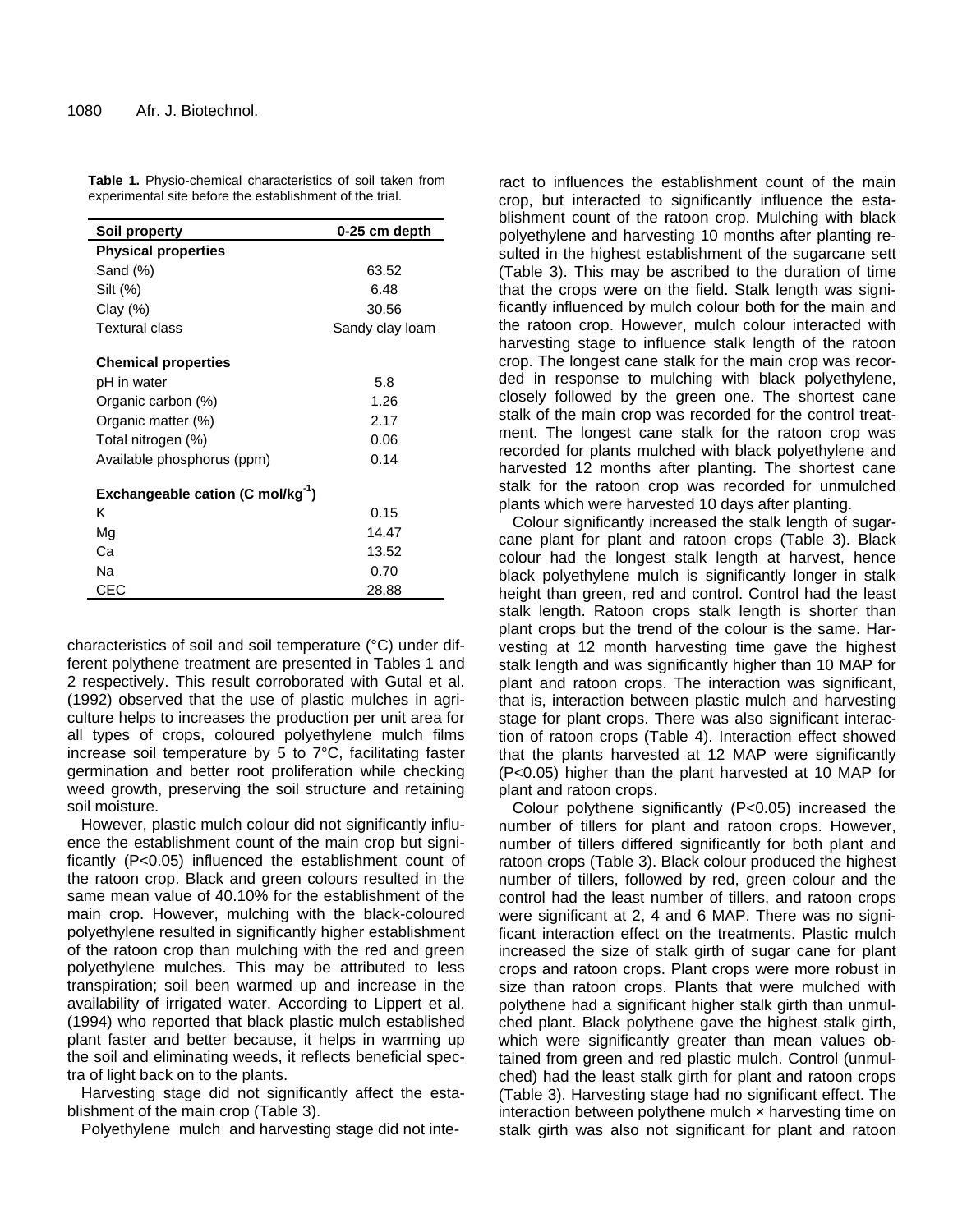|              | Year | <b>Treatment</b> |           |                |      |                |                |      |                |  |  |
|--------------|------|------------------|-----------|----------------|------|----------------|----------------|------|----------------|--|--|
| <b>Month</b> |      | <b>T1</b>        | <b>T2</b> | T <sub>3</sub> | T4   | T <sub>5</sub> | T <sub>6</sub> | T7   | T <sub>8</sub> |  |  |
| Jan          | 2010 | 36.0             | 36.0      | 45.0           | 45.0 | 41.0           | 41.0           | 36.0 | 36.0           |  |  |
|              | 2011 | 37.0             | 37.5      | 43.0           | 44.0 | 39.0           | 39.0           | 35.0 | 36.0           |  |  |
| Feb          | 2010 | 33.0             | 35.0      | 44.0           | 39.0 | 41.0           | 39.0           | 36.0 | 37.5           |  |  |
|              | 2011 | 38.0             | 37.0      | 45.0           | 45.0 | 41.0           | 41.0           | 39.0 | 38.0           |  |  |
| Mar          | 2010 | 34.0             | 36.0      | 42.0           | 43.0 | 42.0           | 41.0           | 39.0 | 38.0           |  |  |
|              | 2011 | 25.0             | 28.0      | 36.0           | 37.0 | 32.0           | 33.0           | 28.0 | 32.0           |  |  |
| April        | 2010 | 23.0             | 25.0      | 33.0           | 28.0 | 32.0           | 32.5           | 37.5 | 34.0           |  |  |
|              | 2011 | 25.0             | 25.0      | 36.0           | 35.0 | 30.0           | 31.0           | 27.0 | 29.0           |  |  |
| May          | 2010 | 26.0             | 27.0      | 32.0           | 31.0 | 30.0           | 32.0           | 37.5 | 34.0           |  |  |
|              | 2011 | 25.0             | 25.0      | 35.0           | 35.0 | 30.0           | 30.0           | 27.0 | 28.0           |  |  |
| June         | 2010 | 25.0             | 25.0      | 31.2           | 32.0 | 28.0           | 31.0           | 37.5 | 37.5           |  |  |
|              | 2011 | 25.0             | 25.0      | 34.0           | 34.0 | 31.0           | 31.0           | 29.0 | 30.0           |  |  |
| July         | 2010 | 25.0             | 25.0      | 34.0           | 34.0 | 31.0           | 31.0           | 29.0 | 29.0           |  |  |
|              | 2011 | 24.0             | 25.0      | 35.1           | 31.2 | 32.0           | 28.0           | 36.0 | 32.5           |  |  |
| Aug          | 2010 | 25.0             | 25.0      | 34.3           | 34.1 | 31.0           | 31.0           | 29.0 | 29.0           |  |  |
|              | 2011 | 26.0             | 27.0      | 34.0           | 34.0 | 31.0           | 31.0           | 32.5 | 29.0           |  |  |
| Sept         | 2010 | 26.0             | 27.0      | 34.8           | 35.1 | 31.2           | 32.0           | 30.0 | 30.0           |  |  |
|              | 2011 | 26.0             | 25.0      | 34.0           | 34.0 | 31.0           | 31.0           | 29.0 | 34.0           |  |  |
| Oct          | 2010 | 27.0             | 29.0      | 39.0           | 38.0 | 33.0           | 34.0           | 31.0 | 32.5           |  |  |
|              | 2011 | 26.0             | 25.0      | 39.6           | 39.5 | 34.0           | 36.0           | 36.0 | 32.5           |  |  |
| Nov          | 2010 | 30.5             | 30.0      | 39.6           | 39.5 | 34.0           | 36.0           | 32.5 | 33.0           |  |  |
|              | 2011 | 31.0             | 36.0      | 41.0           | 41.0 | 32.5           | 37.5           | 37.5 | 36.0           |  |  |
| Dec          | 2010 | 31.0             | 31.0      | 41.0           | 42.0 | 37.0           | 37.0           | 34.0 | 34.5           |  |  |
|              | 2011 | 34.0             | 36.0      | 41.0           | 40.0 | 36.0           | 38.0           | 32.5 | 34.0           |  |  |

**Table 2.** Soil temperature (°C) under different polythene treatment during the cultivation period.

 $T_1$ , control + harvesting at 10 months;  $T_2$ , control + harvesting at 12 months;  $T_3$ , black color + harvesting at 10 months;  $T_4$ , black color + harvesting at 12 months; T<sub>5</sub>, red color + harvesting at 10 months; T<sub>6</sub>, red color + harvesting at 12 months; T<sub>7</sub>, green color + harvesting at 10 months;  $T_8$ , green color + harvesting at 12 months.

**Table 3.** The effect of polythene, time of harvest and interaction on the establishment count, tillers count, stalk length, stalk girth, chewable stalk and yield (t ha $^{-1}$ ) of sugarcane for plant and ratoon crops.

|                          | <b>Establishment count</b> |           | <b>Tiller count</b> |           | Stalk length (cm) |           | Stalk girth (cm) |           | <b>Chewable stalk</b> |           | Yield ( $t$ ha <sup>-1</sup> ) |       |
|--------------------------|----------------------------|-----------|---------------------|-----------|-------------------|-----------|------------------|-----------|-----------------------|-----------|--------------------------------|-------|
| <b>Treatment</b>         | <b>PC</b>                  | <b>RC</b> | <b>PC</b>           | <b>RC</b> | <b>PC</b>         | <b>RC</b> | <b>PC</b>        | <b>RC</b> | <b>PC</b>             | <b>RC</b> | <b>PC</b>                      | RC    |
| <b>Plastic mulch</b>     |                            |           |                     |           |                   |           |                  |           |                       |           |                                |       |
| Control                  | 27.2                       | 48.00     | 10.00               | 7.00      | 159.83            | 152.33    | 2.62             | 1.82      | 25.17                 | 28.00     | 24.65                          | 26.10 |
| <b>Black</b>             | 40.1                       | 73.50     | 23.17               | 9.00      | 274.67            | 194.50    | 4.97             | 5.15      | 45.50                 | 53.00     | 45.40                          | 44.33 |
| Green                    | 40.1                       | 62.33     | 17.00               | 6.17      | 204.50            | 183.33    | 3.10             | 3.25      | 37.33                 | 40.83     | 35.52                          | 37.93 |
| Red                      | 32.1                       | 57.67     | 19.83               | 4.83      | 175.50            | 166.50    | 2.38             | 3.57      | 29.17                 | 34.33     | 30.93                          | 28.97 |
| F-LSD (0.05)             | <b>NS</b>                  | 1.61      | 0.88                | 1.13      | 4.62              | 3.03      | 0.31             | 0.20      | 2.48                  | 1.92      | 2.62                           | 0.99  |
| Harvesting stage (month) |                            |           |                     |           |                   |           |                  |           |                       |           |                                |       |
| 10                       | 36.7                       | 64.42     | 17.25               | 6.17      | 209.50            | 166.67    | 3.04             | 3.28      | 33.83                 | 35.92     | 27.56                          | 27.73 |
| 12                       | 33.0                       | 56.33     | 17.75               | 7.33      | 197.75            | 181.67    | 2.96             | 3.62      | 34.75                 | 42.17     | 40.69                          | 40.94 |
| F-LSD (0.05)             | <b>NS</b>                  | 2.28      | <b>NS</b>           | 0.80      | 3.26              | 2.14      | <b>NS</b>        | 0.14      | <b>NS</b>             | 1.36      | 1.85                           | 0.70  |
| Interaction              | <b>NS</b>                  | 3.23      | <b>NS</b>           | <b>NS</b> | <b>NS</b>         | 4.28      | <b>NS</b>        | ΝS        | <b>NS</b>             | ΝS        | 3.71                           | 1.39  |

PC, plant crop; RC, ratoon crop; F-LSD, Fisher's least significantly different at 5% level of probability and NS, not significant.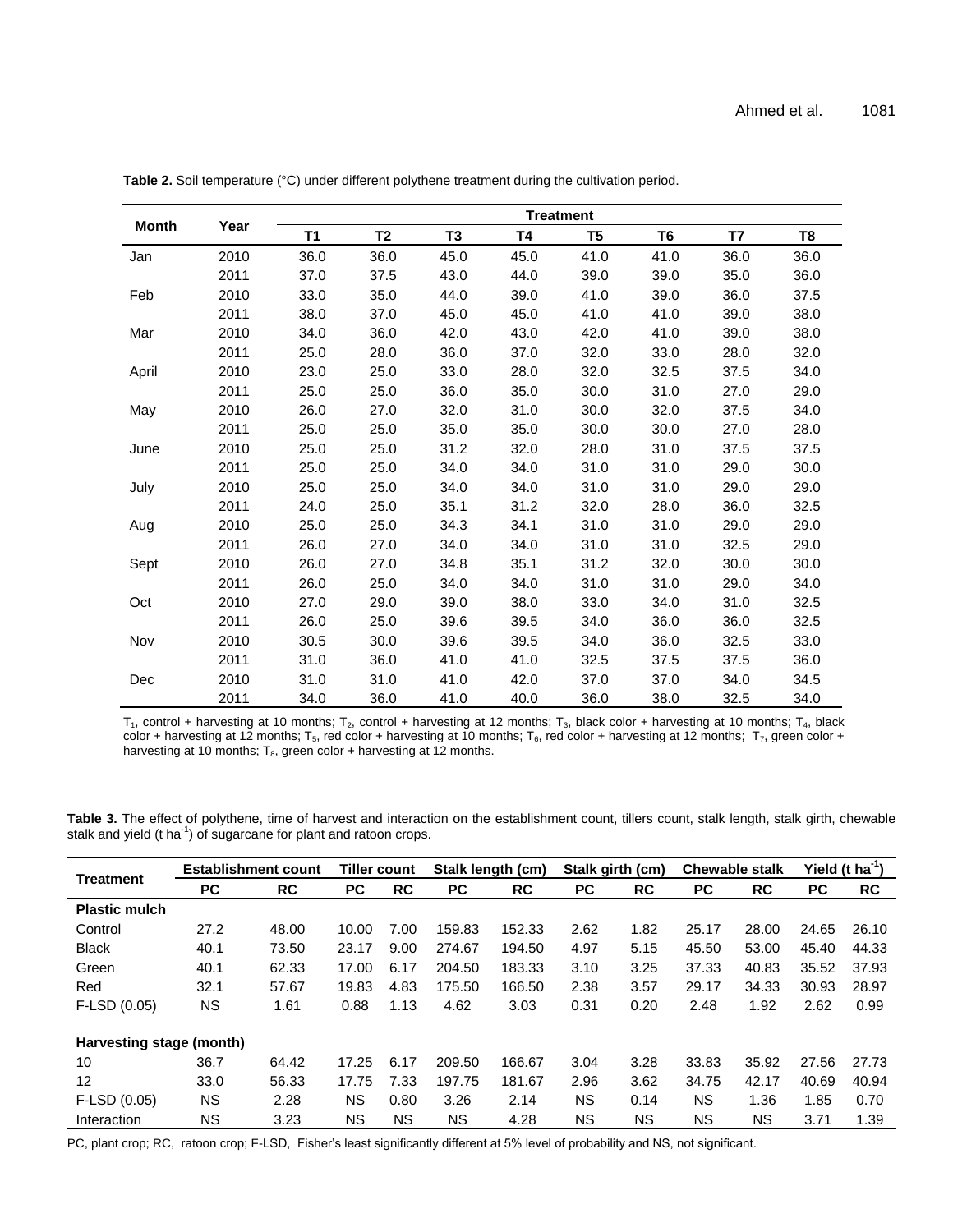|                  |                        | <b>Establishment count</b> | <b>Stalk length</b> | Yield ( $t$ ha <sup>-1</sup> ) |           |  |  |
|------------------|------------------------|----------------------------|---------------------|--------------------------------|-----------|--|--|
| Polythene colour | <b>Harvesting Time</b> | (RC)                       | (RC)                | <b>PC</b>                      | <b>RC</b> |  |  |
| Control          | 10                     | 52.33                      | 145.33              | 18.30                          | 19.10     |  |  |
|                  | 12                     | 43.67                      | 159.33              | 31.00                          | 33.10     |  |  |
| <b>Black</b>     | 10                     | 81.00                      | 181.33              | 35.30                          | 34.83     |  |  |
|                  | 12                     | 66.00                      | 207.67              | 55.50                          | 53.83     |  |  |
| Green            | 10                     | 63.67                      | 178.33              | 30.93                          | 33.13     |  |  |
|                  | 12                     | 61.00                      | 188.33              | 40.10                          | 42.73     |  |  |
| Red              | 10                     | 60.67                      | 161.67              | 25.70                          | 23.83     |  |  |
|                  | 12                     | 54.67                      | 171.33              | 36.17                          | 34.10     |  |  |
| F-LSD            |                        | 3.23                       | 4.28                | 3.71                           | 1.39      |  |  |

Table 4. Interaction effect of polythene mulches and time of harvest on the establishment count, stalk length, and yield (t ha<sup>-1</sup>) of ratoon crop.

PC, plant crop; RC, ratoon crop; F-LSD, Fisher's least significantly different at 5% level of probability.

crops (Table 4). Polythene mulch significantly increased the number of chewable stalks for plant and ratoon crops (Table 3). Black polythene mulch material gave the highest number of chewable stalk for plant and ratoon crops. Black colour significantly increased the number of chewable stalk than green and red colour. The number of chewable stalk for black, green, red and control (unmulched) increased. Control had the least mean value for plant and ratoon crops. Ratoon crops produced more number of chewable stalks than plant crops. However, harvesting time had no significant effect on the number of chewable stalks and the interaction (Table 3). Polythene significantly increased the yield of sugarcane for plant and ratoon crops. Black colour significantly had the highest yield (t/ha) of sugarcane for plant and ratoon crops, and green coloured yield was higher than the red coloured (Table 3). However, harvesting stage were significant (P<0.05). There was significant difference between 10 and 12 MAP, and also there was significant interaction between plastic mulch and harvesting stage (Table 4). There was significant increase from plot covered with polyethylene mulch on stalk length, stalk girth, number of tillers, numbers of chewable stalk and yield.

The fast germination of black colour polythene mulch could be attributed to high temperature of the soil from Table 2 when compared with other colours. This result agrees with that of Kemble (2000) who stated that clear polyethylene film (15 to 50 microns) used in Europe warm up soil in early spring and enhance seed germination. At the same time, weed growth would be suppressed and

the exposed surface of the white film would remain relatively cool. Experiments are in progress in Britain with blue 'thermic' mulching film. The significant increased on the crop development could be as a result of low evapotranspiration, availability of water and mulching of the soil. According to Arin and Ankara (2001) who reported that polyethylene mulch are useful for encouraging crop development during initial stage of plant, early harvest and high total yield. plastic mulches effectively shut off vapour transport, soil would be warm up and increased availability of irrigated water. Lippert et al. (1994) and Waggoner et al. (1996) reported that moisture distribution in upper soil layers in mulched is more uniform compared to unmulched soil, and root development is better in the upper soil layer, which usually is rich in nutrients and useful microorganisms. Likewise, the increase in stalk height and girth of coloured mulch over unmulched plants may be as a result of soil temperature, which is in agreement with the results of Tressen (1993) who reported that critical soil temperature increases the height and diameter of tomato plant. Gerber et al. (1988) reported that the pepper crop development increases by increase in soil temperature due to tunnel effect. Salman et al. (1992) pointed out that mulching and tunnelling application increases the soil temperature so that vegetative development and fruit yield of tomatoes increases in the conditions of unheated soil. The coloured mulched plot encourages vegetative growth and development over the unmulched plot.

The yield (t/ha) was higher for black polyethylene mulch than red and green polyethylene mulched because